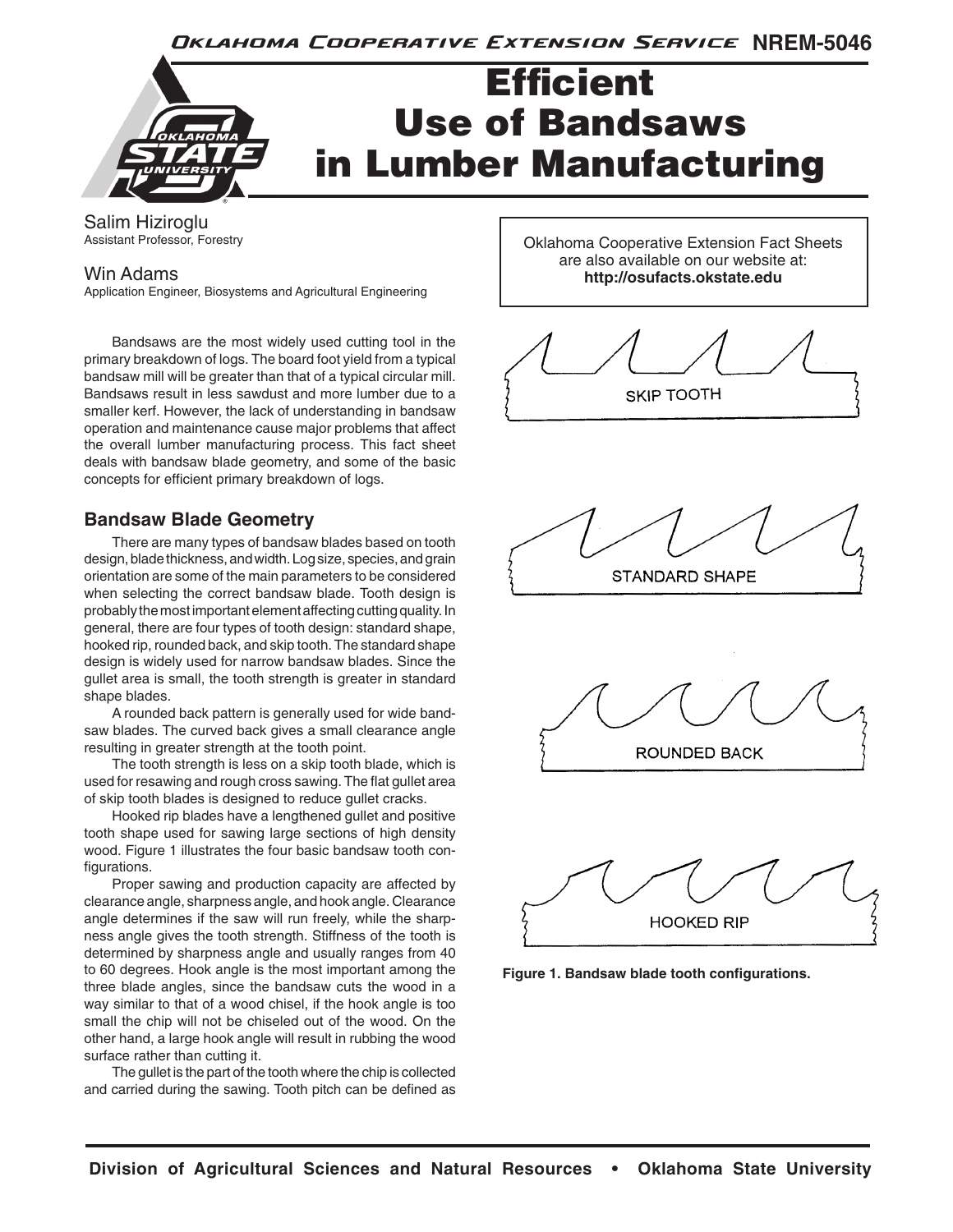the distance between two points of the tooth and it is a function of blade size and saw speed. Longer pitch is used for larger blades that are run at a higher speed. Both gullet and pitch are important parameters of blade geometry that influence sawing quality. Typical bandsaw blade geometry is shown in Figure 2. Determining the gullet area is also important for an efficient sawing and it can be calculated by the following formula:

Gullet area = (Pitch  $\times$  Tooth Height)  $\div$  1.75

If the pitch and the tooth height are 2.5 inch and 7/16 inch, respectively the gullet area for this blade will be

$$
(2.5 \times 7/16) \div 1.75 = 0.625
$$
 inch<sup>2</sup>

**HOOK ANGLE** 

**TOOTH ROOT** 

CLEARANCE ANGLE

SHARPNESS ANGLE

**Figure 2. Typical bandsaw blade geometry.**

KERF

**SET** 

Relationships between blade width, pitch, tooth height, and gullet capacity for softwoods and hardwoods are shown in Table 1 and Figure 3.

Selection of incorrect blade geometry during the sawing based on above angles can result in various problems reducing productivity of the sawing process. Some of these problems and their possible causes are summarized in Table 2.

#### **Bandsaw Power Requirement**

Saw speed is the distance the wood advances for each revolution of the saw. If the blade is fed too fast into the log, the gullet becomes overloaded and the blade can easily be overheated resulting in not only damage to the blade in the form of cracks, but also reducing overall sawing quality. Therefore, saw feed speed should be selected so that an efficient sawing of the log can be achieved. Feed speed can be calculated based on following formula:

$$
F = (B \times V) \div T
$$

where, F, B, V, and T are feed speed (ft/min), bite per tooth (in), saw velocity (ft/min), and tooth pitch (in), respectively.

If a saw has bite per tooth of 0.050 inch, with a velocity of 10,000 ft/min, and having 2 inch pitch, proper feed speed for this blade is:

$$
F = (0.050 \times 10,000) \div 2 = 250
$$
 ft/min

Specific cutting energy (SCE) and cutting horsepower (CHP) are two important concepts for efficient sawing. SCE is the amount of energy required to saw and remove wood in a certain

given length of time. If a specific cutting energy is 40 hp/ft<sup>3</sup>/min, 40 hp is required to saw 1 foot<sup>3</sup> of wood in 1 minute.

Cutting horsepower (CHP) is a function of depth of cut, kerf, feed speed, and the specific cutting energy of the wood and it can be calculated by the following equation

$$
CHP = (D \times K \times F \times SCE) \div 144
$$

where, D is depth of cut (in), K is kerf (width of the sawtooth, in), F is feed speed (ft/min), and SCE is the specific cutting energy (hp/ft<sup>3</sup>/min).

If a saw blade with 0.10 inch kerf requires 60 hp/ft<sup>3</sup>/min cutting energy to cut an 18 inch thick piece of wood at 126 ft/min of feed speed the required horse power will be

CHP=(18in × 0.10in × 126ft/min × 60hp/ft3 /min) ÷ 144 = 94.5hp



| Table 1.Relationships between blade width and pitch, tooth height, and gullet capacity for softwoods and hardwoods. |  |  |  |
|---------------------------------------------------------------------------------------------------------------------|--|--|--|
|---------------------------------------------------------------------------------------------------------------------|--|--|--|

TOOTH POINT

**DEPTH** 

**GULLET** 

6 2.0 1.75 0.68 0.62 0.77 0.62 7 2.0 1.75 0.75 0.68 0.85 0.68 8 2.25 1.75 0.93 0.75 1.19 0.75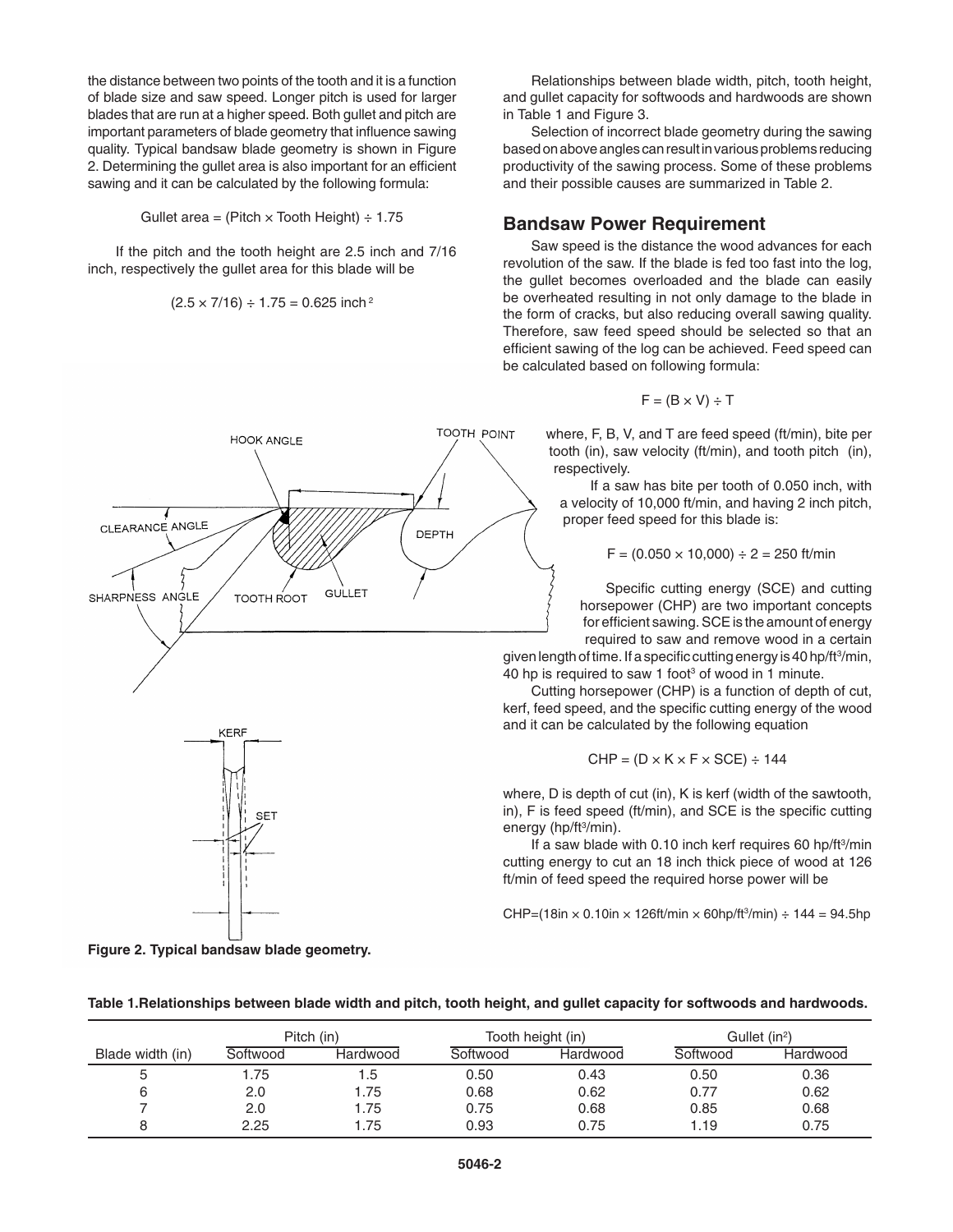

**Figure 3. Relationship between gullet capacity and tooth height.**

| Table 2. Bandsawing problems and their possible causes. |  |  |  |  |  |  |
|---------------------------------------------------------|--|--|--|--|--|--|
|---------------------------------------------------------|--|--|--|--|--|--|

| Problems<br>Cracks in the saw                                        | Possible Causes<br>- Too narrow gullet<br>- Overloading the gullet capacity<br>- Too high feed speed<br>- Inappropriate tension in the blade<br>- Dull saw teeth<br>- Worn wheel bearing<br>- Excessive strain due to non-aligned<br>wheels |
|----------------------------------------------------------------------|---------------------------------------------------------------------------------------------------------------------------------------------------------------------------------------------------------------------------------------------|
| Vibrating saw                                                        | - Out of balance wheel<br>- Improper tension on the wheel<br>- Improper adjustment of saw guide                                                                                                                                             |
| Saw runs forward when<br>entering the cut and<br>deviates constantly | - Too slow feed speed<br>- Excessive hook angle<br>- Unequal side clearance<br>- Improper tension                                                                                                                                           |
| <b>Blade overheating</b>                                             | - Too high feeding speed<br>- Too high saw guide<br>- High density species<br>- Uneven side clearance                                                                                                                                       |
| Saw snakes in cut                                                    | - Dull teeth<br>- Overloaded wheel<br>- Misaligned wheel<br>- Non-rigid held lumber<br>- Uneven blade tension                                                                                                                               |

Based on above calculations, the right feed speed and power consumption for the saw can easily be selected without any energy waste or improper cutting.

# **Basics of Bandsaw Blade Maintenance**

Proper maintenance of the bandsaw blade is very important to efficient sawing of lumber products. Punching, tensioning, straightening, leveling, swaging, setting, and sharpening are major processes should be carried out in a typical bandsaw blade maintenance.

The purpose of punching is to have uniform shape and spacing of saw teeth. A machine, with an automatic feed mechanism, usually performs punching. Selection of proper guide, die, and punch is important to have good quality punching. For example, if there is insufficient clearance or slippage between punch and die, high machine wear and high power consumption are inevitable results.

The objective of tensioning is to eliminate unbalanced force distribution on the blade. It is a method of stretching the sawblade body in the inner area of the blade to compensate for expansion of the bandsaw edges due to heat built up during sawing. This tensioning process eliminates the

unbalanced force distribution on the blade. A bandsaw blade is tensioned between the rollers of a stretching machine. The amount of tension depends on thickness and width of the blade, diameter of the wheel, and feed rate. For example, thick blades are not tensioned as much as thin blades. Also slow feed blades require less tensioning than that of high feed blades. Figure 4 illustrates several levels of tensioning passes on a bandsaw blade. Tensioning is checked at intervals throughout the stretching process using a straight edge or a convex template. In the case of insufficient tensioning of a blade, the cutting edge will snake so that accurate cutting cannot be done. Insufficient tensioning of the blade can also cause fluttering and pushing the sawblade off the wheel. On the other hand, over tensioning of the cutting edge will result in cracks at the blade root.

Straightening and leveling are the acts of bringing a saw to an even surface and making it flat to eliminate cutting problems. Cross-face and twist-face hammers are commonly used for leveling to eliminate bumps and irregularities on the



**Figure 4. Tensioning passes on a bandsaw blade.**